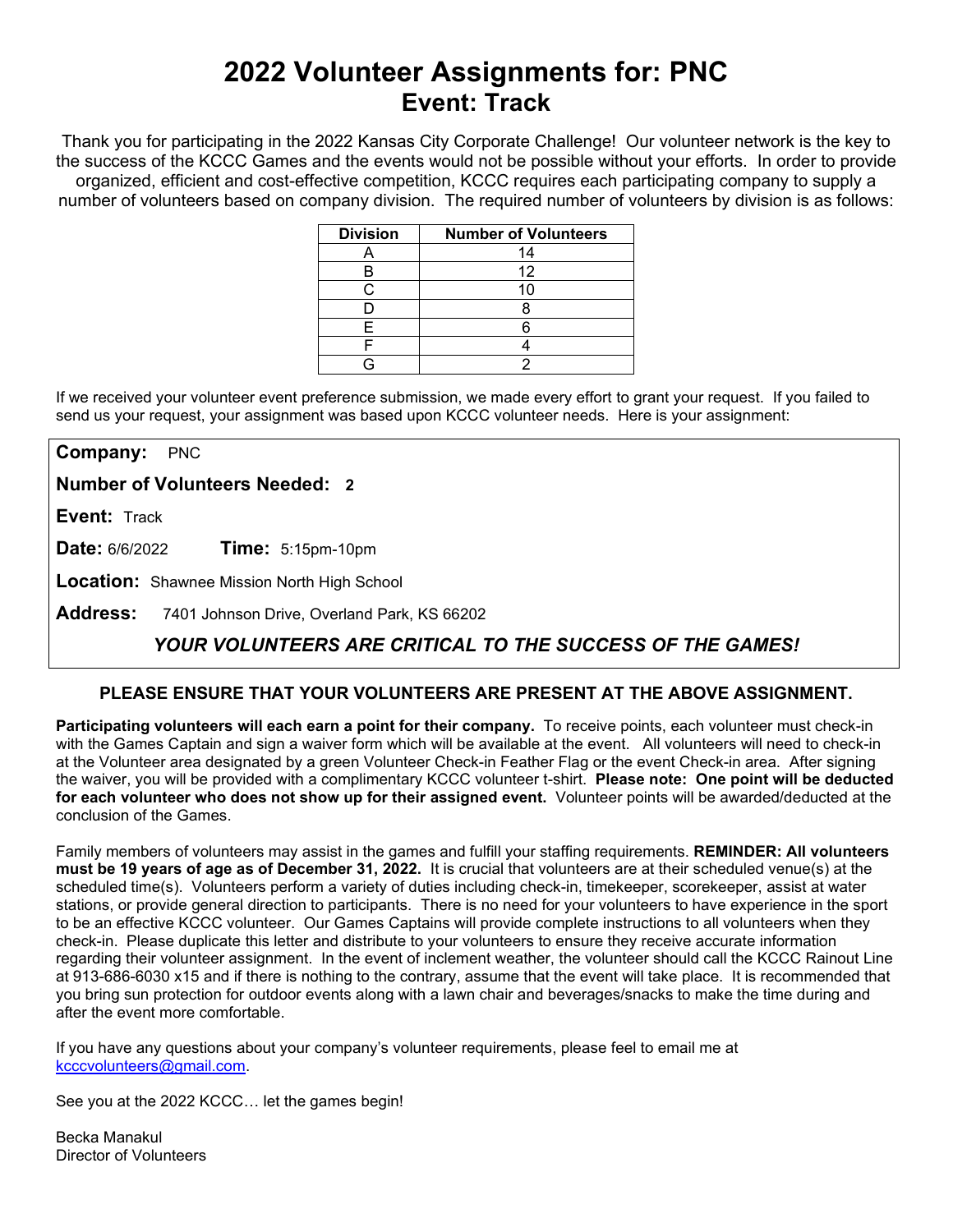# **2022 Volunteer Assignments for: PNC Event: Track**

Thank you for participating in the 2022 Kansas City Corporate Challenge! Our volunteer network is the key to the success of the KCCC Games and the events would not be possible without your efforts.In order to provide organized, efficient and cost-effective competition, KCCC requires each participating company to supply a number of volunteers based on company division. The required number of volunteers by division is as follows:

| <b>Division</b> | <b>Number of Volunteers</b> |
|-----------------|-----------------------------|
|                 | 14                          |
|                 | 12                          |
|                 |                             |
|                 |                             |
|                 |                             |
|                 |                             |
|                 |                             |

If we received your volunteer event preference submission, we made every effort to grant your request. If you failed to send us your request, your assignment was based upon KCCC volunteer needs. Here is your assignment:

**Company:** PNC

**Number of Volunteers Needed: 2**

**Event:** Track

**Date:** 6/7/2022 **Time:** 5:15pm-8:30pm

**Location:** Shawnee Mission North High School

**Address:** 7401 Johnson Drive, Overland Park, KS 66202

## *YOUR VOLUNTEERS ARE CRITICAL TO THE SUCCESS OF THE GAMES!*

#### **PLEASE ENSURE THAT YOUR VOLUNTEERS ARE PRESENT AT THE ABOVE ASSIGNMENT.**

**Participating volunteers will each earn a point for their company.** To receive points, each volunteer must check-in with the Games Captain and sign a waiver form which will be available at the event. All volunteers will need to check-in at the Volunteer area designated by a green Volunteer Check-in Feather Flag or the event Check-in area. After signing the waiver, you will be provided with a complimentary KCCC volunteer t-shirt. **Please note: One point will be deducted for each volunteer who does not show up for their assigned event.** Volunteer points will be awarded/deducted at the conclusion of the Games.

Family members of volunteers may assist in the games and fulfill your staffing requirements. **REMINDER: All volunteers must be 19 years of age as of December 31, 2022.** It is crucial that volunteers are at their scheduled venue(s) at the scheduled time(s). Volunteers perform a variety of duties including check-in, timekeeper, scorekeeper, assist at water stations, or provide general direction to participants. There is no need for your volunteers to have experience in the sport to be an effective KCCC volunteer. Our Games Captains will provide complete instructions to all volunteers when they check-in. Please duplicate this letter and distribute to your volunteers to ensure they receive accurate information regarding their volunteer assignment. In the event of inclement weather, the volunteer should call the KCCC Rainout Line at 913-686-6030 x15 and if there is nothing to the contrary, assume that the event will take place. It is recommended that you bring sun protection for outdoor events along with a lawn chair and beverages/snacks to make the time during and after the event more comfortable.

If you have any questions about your company's volunteer requirements, please feel to email me at [kcccvolunteers@gmail.com.](mailto:kcccvolunteers@gmail.com)

See you at the 2022 KCCC… let the games begin!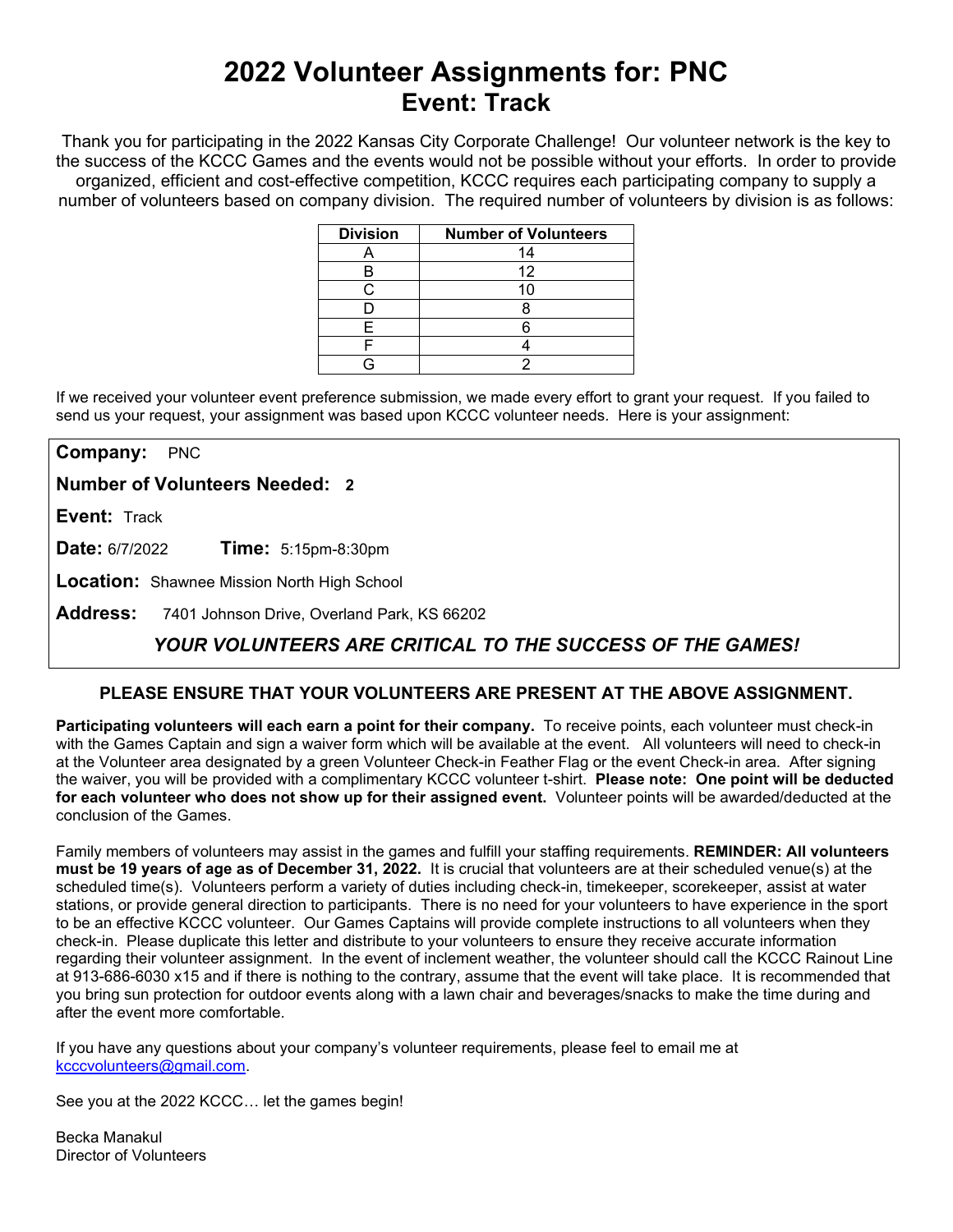# **2022 Volunteer Assignments for: PNC Event: Long Jump**

Thank you for participating in the 2022 Kansas City Corporate Challenge! Our volunteer network is the key to the success of the KCCC Games and the events would not be possible without your efforts.In order to provide organized, efficient and cost-effective competition, KCCC requires each participating company to supply a number of volunteers based on company division. The required number of volunteers by division is as follows:

| <b>Division</b> | <b>Number of Volunteers</b> |
|-----------------|-----------------------------|
|                 | 14                          |
|                 | 12                          |
|                 |                             |
|                 |                             |
|                 |                             |
|                 |                             |
|                 |                             |

If we received your volunteer event preference submission, we made every effort to grant your request. If you failed to send us your request, your assignment was based upon KCCC volunteer needs. Here is your assignment:

**Company:** PNC

**Number of Volunteers Needed: 2**

**Event:** Long Jump

**Date:** 6/8/2022 **Time:** 5:15pm-9pm

**Location:** Shawnee Mission North High School

**Address:** 7401 Johnson Drive, Overland Park, KS 66202

## *YOUR VOLUNTEERS ARE CRITICAL TO THE SUCCESS OF THE GAMES!*

#### **PLEASE ENSURE THAT YOUR VOLUNTEERS ARE PRESENT AT THE ABOVE ASSIGNMENT.**

**Participating volunteers will each earn a point for their company.** To receive points, each volunteer must check-in with the Games Captain and sign a waiver form which will be available at the event. All volunteers will need to check-in at the Volunteer area designated by a green Volunteer Check-in Feather Flag or the event Check-in area. After signing the waiver, you will be provided with a complimentary KCCC volunteer t-shirt. **Please note: One point will be deducted for each volunteer who does not show up for their assigned event.** Volunteer points will be awarded/deducted at the conclusion of the Games.

Family members of volunteers may assist in the games and fulfill your staffing requirements. **REMINDER: All volunteers must be 19 years of age as of December 31, 2022.** It is crucial that volunteers are at their scheduled venue(s) at the scheduled time(s). Volunteers perform a variety of duties including check-in, timekeeper, scorekeeper, assist at water stations, or provide general direction to participants. There is no need for your volunteers to have experience in the sport to be an effective KCCC volunteer. Our Games Captains will provide complete instructions to all volunteers when they check-in. Please duplicate this letter and distribute to your volunteers to ensure they receive accurate information regarding their volunteer assignment. In the event of inclement weather, the volunteer should call the KCCC Rainout Line at 913-686-6030 x15 and if there is nothing to the contrary, assume that the event will take place. It is recommended that you bring sun protection for outdoor events along with a lawn chair and beverages/snacks to make the time during and after the event more comfortable.

If you have any questions about your company's volunteer requirements, please feel to email me at [kcccvolunteers@gmail.com.](mailto:kcccvolunteers@gmail.com)

See you at the 2022 KCCC… let the games begin!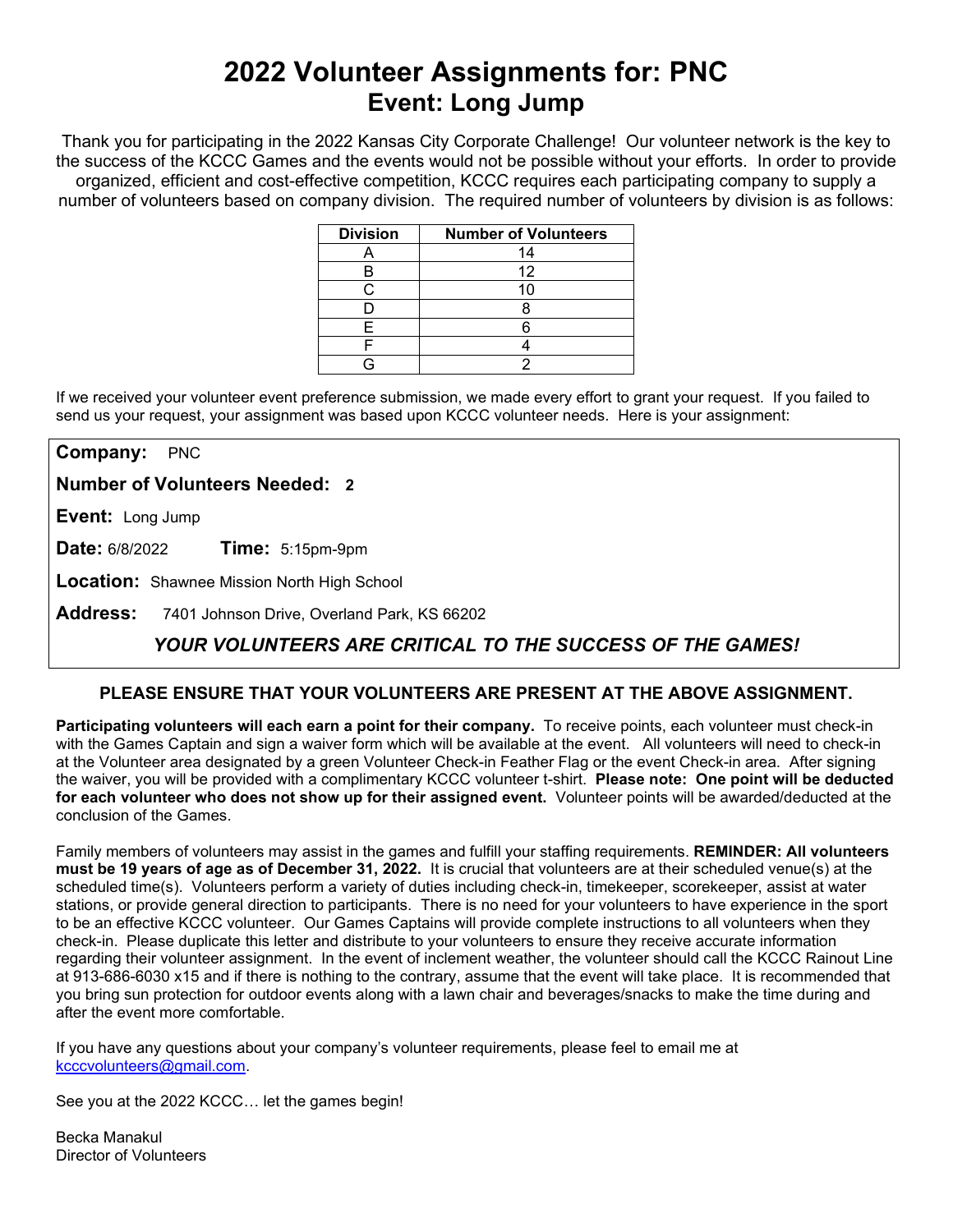## **2022 Volunteer Assignments for: PNC Event: Shot Put**

Thank you for participating in the 2022 Kansas City Corporate Challenge! Our volunteer network is the key to the success of the KCCC Games and the events would not be possible without your efforts.In order to provide organized, efficient and cost-effective competition, KCCC requires each participating company to supply a number of volunteers based on company division. The required number of volunteers by division is as follows:

| <b>Division</b> | <b>Number of Volunteers</b> |
|-----------------|-----------------------------|
|                 | 14                          |
|                 | 12                          |
|                 |                             |
|                 |                             |
|                 |                             |
|                 |                             |
|                 |                             |

If we received your volunteer event preference submission, we made every effort to grant your request. If you failed to send us your request, your assignment was based upon KCCC volunteer needs. Here is your assignment:

**Company:** PNC

**Number of Volunteers Needed: 4**

**Event:** Shot Put

**Date:** 6/8/2022 **Time:** 5:15pm-9pm

**Location:** Shawnee Mission North High School

**Address:** 7401 Johnson Drive, Overland Park, KS 66202

## *YOUR VOLUNTEERS ARE CRITICAL TO THE SUCCESS OF THE GAMES!*

#### **PLEASE ENSURE THAT YOUR VOLUNTEERS ARE PRESENT AT THE ABOVE ASSIGNMENT.**

**Participating volunteers will each earn a point for their company.** To receive points, each volunteer must check-in with the Games Captain and sign a waiver form which will be available at the event. All volunteers will need to check-in at the Volunteer area designated by a green Volunteer Check-in Feather Flag or the event Check-in area. After signing the waiver, you will be provided with a complimentary KCCC volunteer t-shirt. **Please note: One point will be deducted for each volunteer who does not show up for their assigned event.** Volunteer points will be awarded/deducted at the conclusion of the Games.

Family members of volunteers may assist in the games and fulfill your staffing requirements. **REMINDER: All volunteers must be 19 years of age as of December 31, 2022.** It is crucial that volunteers are at their scheduled venue(s) at the scheduled time(s). Volunteers perform a variety of duties including check-in, timekeeper, scorekeeper, assist at water stations, or provide general direction to participants. There is no need for your volunteers to have experience in the sport to be an effective KCCC volunteer. Our Games Captains will provide complete instructions to all volunteers when they check-in. Please duplicate this letter and distribute to your volunteers to ensure they receive accurate information regarding their volunteer assignment. In the event of inclement weather, the volunteer should call the KCCC Rainout Line at 913-686-6030 x15 and if there is nothing to the contrary, assume that the event will take place. It is recommended that you bring sun protection for outdoor events along with a lawn chair and beverages/snacks to make the time during and after the event more comfortable.

If you have any questions about your company's volunteer requirements, please feel to email me at [kcccvolunteers@gmail.com.](mailto:kcccvolunteers@gmail.com)

See you at the 2022 KCCC… let the games begin!